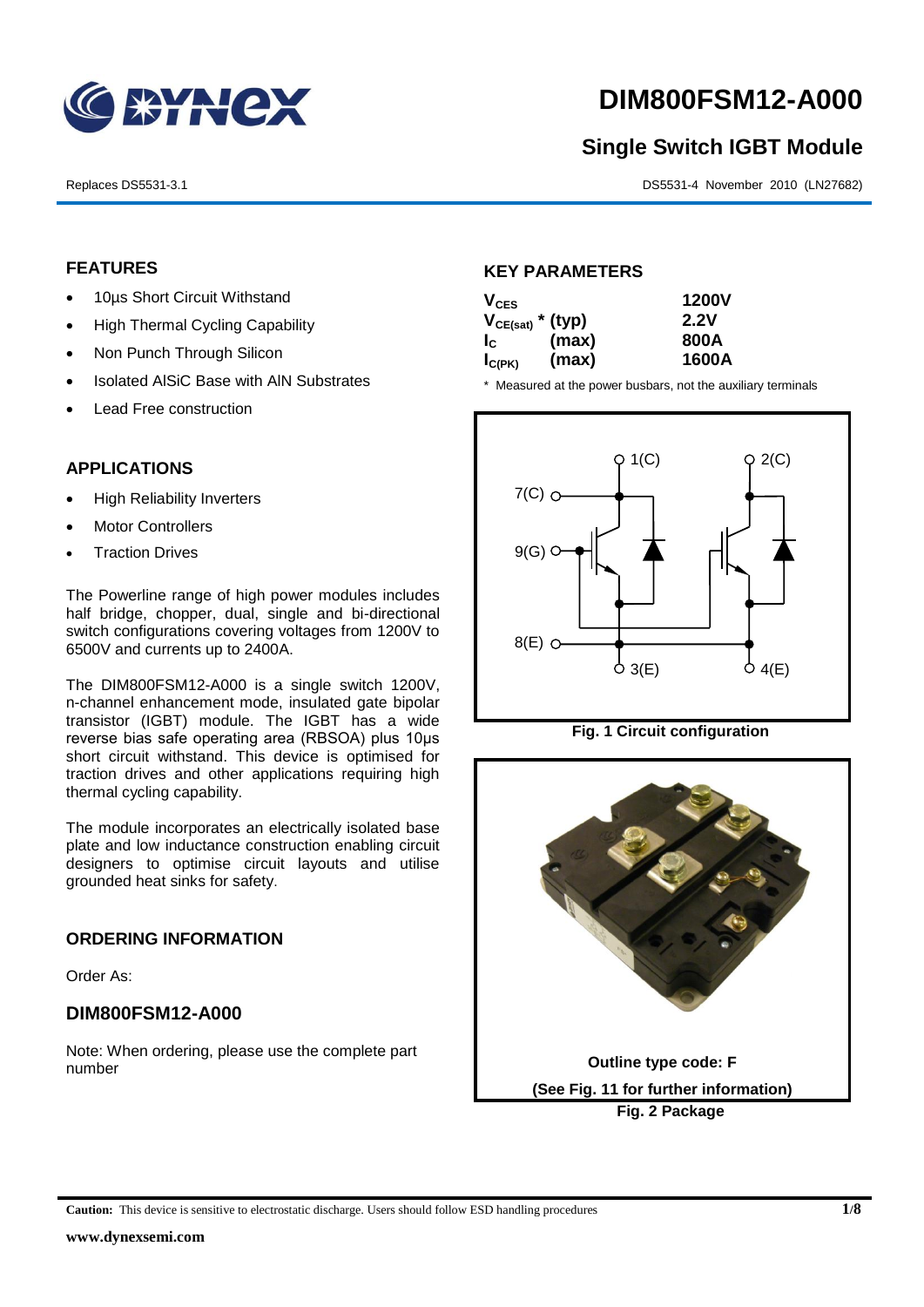## **ABSOLUTE MAXIMUM RATINGS**

Stresses above those listed under 'Absolute Maximum Ratings' may cause permanent damage to the device. In extreme conditions, as with all semiconductors, this may include potentially hazardous rupture of the package. Appropriate safety precautions should always be followed. Exposure to Absolute Maximum Ratings may affect device reliability.

#### **Tcase = 25°C unless stated otherwise**

| Symbol           | <b>Parameter</b>                  | <b>Test Conditions</b>                                   |      | <b>Units</b> |
|------------------|-----------------------------------|----------------------------------------------------------|------|--------------|
| $V_{CES}$        | Collector-emitter voltage         | $V_{GF} = 0V$                                            | 1200 | V            |
| $V_{GES}$        | Gate-emitter voltage              |                                                          | ±20  | V            |
| $I_{\rm C}$      | Continuous collector current      | $T_{\text{case}} = 85^{\circ}C$                          | 800  | A            |
| $I_{C(PK)}$      | Peak collector current            | 1ms, $T_{\text{case}} = 115^{\circ}$ C                   | 1600 | A            |
| $P_{\text{max}}$ | Max. transistor power dissipation | $T_{\text{case}} = 25^{\circ}C$ , $T_i = 150^{\circ}C$   | 6940 | W            |
| $I^2t$           | Diode $I^2t$ value                | $V_R = 0$ , $t_p = 10$ ms, $T_i = 125$ °C                | 100  | $kA^2s$      |
| $V_{\sf isol}$   | Isolation voltage - per module    | Commoned terminals to base plate.<br>AC RMS, 1 min, 50Hz | 2500 | V            |
| $Q_{PD}$         | Partial discharge - per module    | IEC1287, $V_1$ = 1300V, $V_2$ = 1000V, 50Hz RMS          | 10   | рC           |

#### **THERMAL AND MECHANICAL RATINGS**

| Internal insulation material:     | AIN              |
|-----------------------------------|------------------|
| Baseplate material:               | <b>AISiC</b>     |
| Creepage distance:                | 20 <sub>mm</sub> |
| Clearance:                        | 10 <sub>mm</sub> |
| CTI (Comparative Tracking Index): | 350              |

| Symbol                     | <b>Parameter</b>                                      | <b>Test Conditions</b>                        | Min | Typ. | Max | <b>Units</b>    |
|----------------------------|-------------------------------------------------------|-----------------------------------------------|-----|------|-----|-----------------|
| $R_{th(j-c)}$              | Thermal resistance – transistor                       | Continuous dissipation -<br>junction to case  |     |      | 18  | °C/kW           |
| $R_{th(i-c)}$              | Thermal resistance - diode                            | Continuous dissipation -<br>junction to case  |     |      | 40  | °C/kW           |
| $R_{th(c-h)}$              | Thermal resistance -<br>case to heatsink (per module) | Mounting torque 5Nm<br>(with mounting grease) | ٠   |      | 8   | °C/kW           |
| $\mathsf{T}_{\mathsf{i}}$  | Junction temperature                                  | Transistor                                    |     | ۰    | 150 | $^{\circ}C$     |
|                            |                                                       | Diode                                         | ٠   | ۰    | 125 | $\rm ^{\circ}C$ |
| ${\mathsf T}_{\text{stg}}$ | Storage temperature range                             | $\overline{\phantom{a}}$                      | -40 | ۰    | 125 | $^{\circ}C$     |
|                            |                                                       | Mounting - M6                                 |     |      | 5   | Nm              |
|                            | Screw torque                                          | Electrical connections - M4                   |     | ۰    | 2   | N <sub>m</sub>  |
|                            |                                                       | Electrical connections - M8                   |     |      | 10  | Nm              |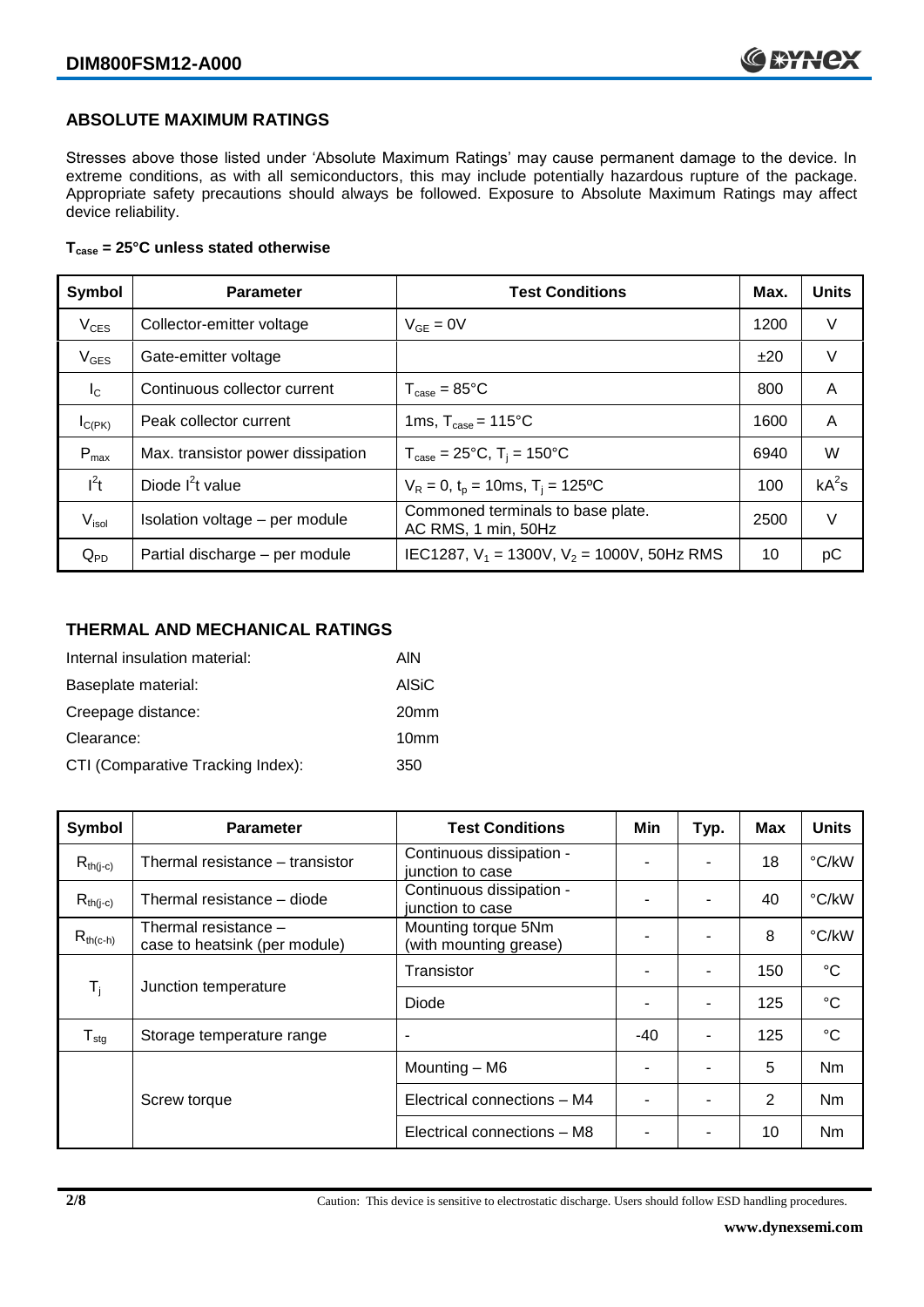# **ELECTRICAL CHARACTERISTICS**

#### **Tcase = 25°C unless stated otherwise.**

| <b>Symbol</b>      | <b>Parameter</b>                       | <b>Test Conditions</b>                                                                                                                                 | Min | <b>Typ</b> | <b>Max</b> | <b>Units</b> |
|--------------------|----------------------------------------|--------------------------------------------------------------------------------------------------------------------------------------------------------|-----|------------|------------|--------------|
|                    |                                        | $V_{GF} = 0V$ , $V_{CE} = V_{CES}$                                                                                                                     |     |            | 1          | mA           |
| $I_{\text{CES}}$   | Collector cut-off current              | $V_{GF} = 0V$ , $V_{CF} = V_{CES}$ , $T_{case} = 125^{\circ}C$                                                                                         |     |            | 25         | mA           |
| $I_{\text{GES}}$   | Gate leakage current                   | $V_{GF} = \pm 20V$ , $V_{CF} = 0V$                                                                                                                     |     |            | 4          | μA           |
| $V_{GE(TH)}$       | Gate threshold voltage                 | $I_C = 40mA$ , $V_{GE} = V_{CE}$                                                                                                                       | 4.5 | 5.5        | 6.5        | $\vee$       |
|                    | Collector-emitter                      | $V_{GE} = 15V$ , $I_C = 800A$                                                                                                                          |     | 2.2        | 2.8        | $\vee$       |
| $V_{CE(sat)}$      | saturation voltage                     | $V_{GE}$ = 15V, $I_C$ = 800A, $T_i$ = 125°C                                                                                                            |     | 2.6        | 3.2        | $\vee$       |
| $I_F$              | Diode forward current                  | DC                                                                                                                                                     |     |            | 800        | A            |
| $I_{FM}$           | Diode maximum forward current          | $t_p = 1$ ms                                                                                                                                           |     |            | 1600       | A            |
|                    |                                        | $I_F = 800A$                                                                                                                                           |     | 2.1        | 2.4        | $\vee$       |
| $V_F$ <sup>†</sup> | Diode forward voltage                  | $I_F = 800A$ , $T_i = 125^{\circ}C$                                                                                                                    |     | 2.1        | 2.4        | $\vee$       |
| $C_{\text{ies}}$   | Input capacitance                      | $V_{CE} = 25V$ , $V_{GE} = 0V$ , f = 1MHz                                                                                                              |     | 90         |            | nF           |
| $Q_q$              | Gate charge                            | ±15V                                                                                                                                                   |     | 9          |            | μC           |
| $C_{res}$          | Reverse transfer capacitance           | $V_{CF} = 25V$ , $V_{GF} = 0V$ , f = 1MHz                                                                                                              |     |            |            | nF           |
| $L_M$              | Module inductance                      |                                                                                                                                                        |     | 20         |            | nH           |
| $R_{INT}$          | Internal transistor resistance         |                                                                                                                                                        |     | 140        |            | $\mu\Omega$  |
| SC <sub>Data</sub> | Short circuit current, I <sub>SC</sub> | $T_i = 125$ °C, V <sub>CC</sub> = 900V<br>$t_p \le 10 \mu s$ , $V_{GE} \le 15 V$<br>$V_{CE \text{ (max)}} = V_{CES} - L^* \times dl/dt$<br>IEC 60747-9 |     | 4500       |            | A            |

#### **Note:**

 $\dagger$  Measured at the power busbars, not the auxiliary terminals

 $\check{}$  L is the circuit inductance +  $L_M$ 

**Caution:** This device is sensitive to electrostatic discharge. Users should follow ESD handling procedures **3/8**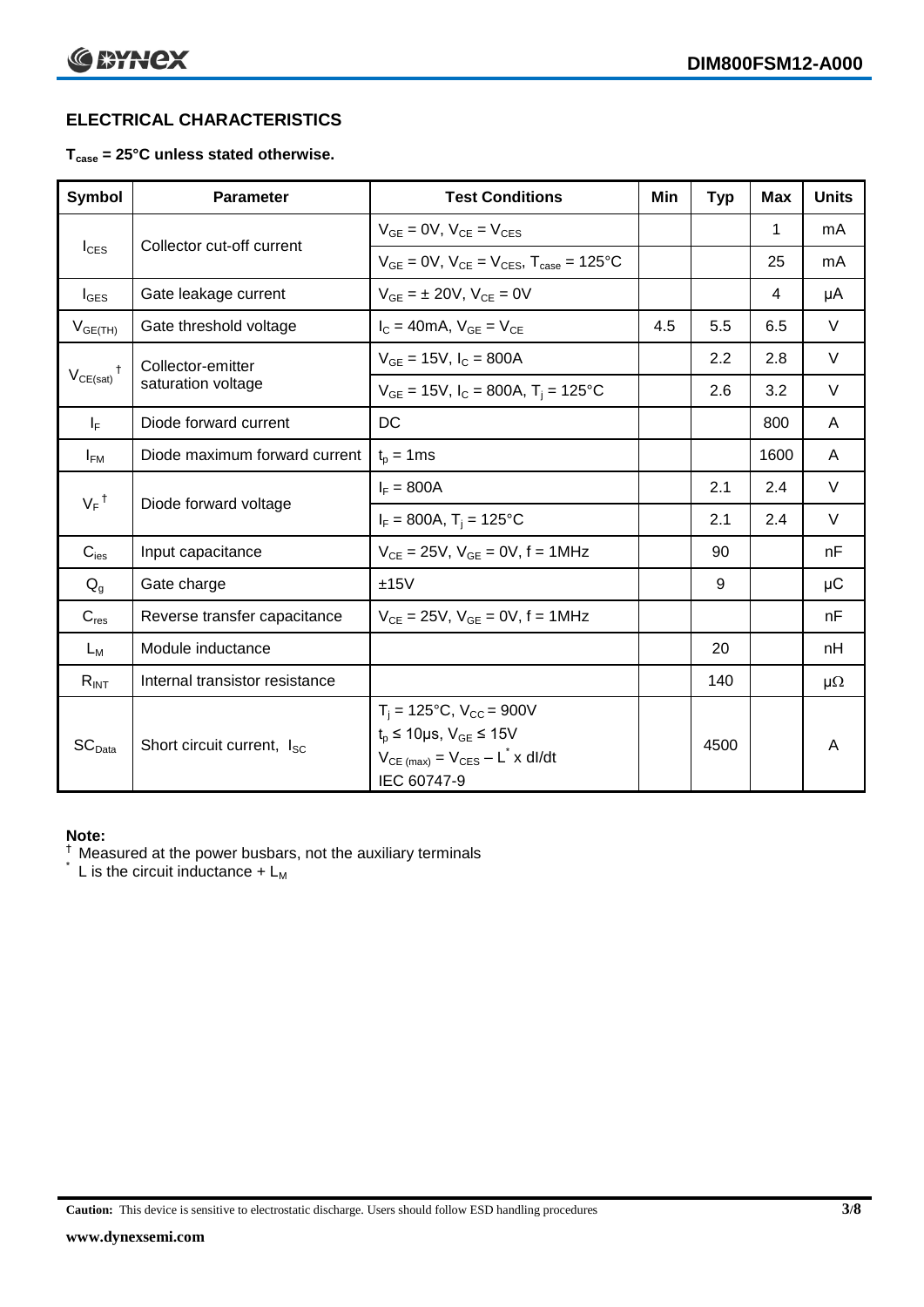# **ELECTRICAL CHARACTERISTICS**

**Tcase = 25°C unless stated otherwise**

| Symbol              | <b>Parameter</b>               | <b>Test Conditions</b>                                                  | Min | Typ. | <b>Max</b> | <b>Units</b> |
|---------------------|--------------------------------|-------------------------------------------------------------------------|-----|------|------------|--------------|
| $t_{d(\text{off})}$ | Turn-off delay time            |                                                                         |     | 1250 |            | ns           |
| $t_{\rm f}$         | Fall time                      | $I_{C} = 800A$<br>$V_{GF} = \pm 15V$                                    |     | 170  |            | ns           |
| $E_{OFF}$           | Turn-off energy loss           | $V_{CF} = 600V$                                                         |     | 130  |            | mJ           |
| $t_{d(on)}$         | Turn-on delay time             | $R_{G(ON)} = 2.7\Omega$<br>$R_{G(OFF)} = 2.7\Omega$<br>$L_s \sim 100nH$ |     | 250  |            | ns           |
| $t_{r}$             | Rise time                      |                                                                         |     | 250  |            | ns           |
| $E_{ON}$            | Turn-on energy loss            |                                                                         |     | 80   |            | mJ           |
| $Q_{rr}$            | Diode reverse recovery charge  | $I_F = 800A$                                                            |     | 80   |            | $\mu$ C      |
| $I_{rr}$            | Diode reverse recovery current | $V_{CF} = 600V$                                                         |     | 380  |            | A            |
| $E_{rec}$           | Diode reverse recovery energy  | $dl_F/dt = 4200A/\mu s$                                                 |     | 30   |            | mJ           |

#### **Tcase = 125°C unless stated otherwise**

| Symbol              | <b>Parameter</b>               | <b>Test Conditions</b>                                                  | Min | Typ. | <b>Max</b> | <b>Units</b> |
|---------------------|--------------------------------|-------------------------------------------------------------------------|-----|------|------------|--------------|
| $t_{d(\text{off})}$ | Turn-off delay time            |                                                                         |     | 1500 |            | ns           |
| $t_{f}$             | Fall time                      | $I_{C} = 800A$<br>$V_{GF} = \pm 15V$                                    |     | 200  |            | ns           |
| $E_{OFF}$           | Turn-off energy loss           | $V_{CF} = 600V$                                                         |     | 160  |            | mJ           |
| $t_{d(on)}$         | Turn-on delay time             | $R_{G(ON)} = 2.7\Omega$<br>$R_{G(OFF)} = 2.7\Omega$<br>$L_s \sim 100nH$ |     | 400  |            | ns           |
| $t_{r}$             | Rise time                      |                                                                         |     | 220  |            | ns           |
| $E_{ON}$            | Turn-on energy loss            |                                                                         |     | 120  |            | mJ           |
| $Q_{rr}$            | Diode reverse recovery charge  | $I_F = 800A$                                                            |     | 160  |            | μC           |
| $I_{rr}$            | Diode reverse recovery current | $V_{CF} = 600V$                                                         |     | 450  |            | A            |
| $E_{rec}$           | Diode reverse recovery energy  | $dl_F/dt = 4000A/\mu s$                                                 |     | 60   |            | mJ           |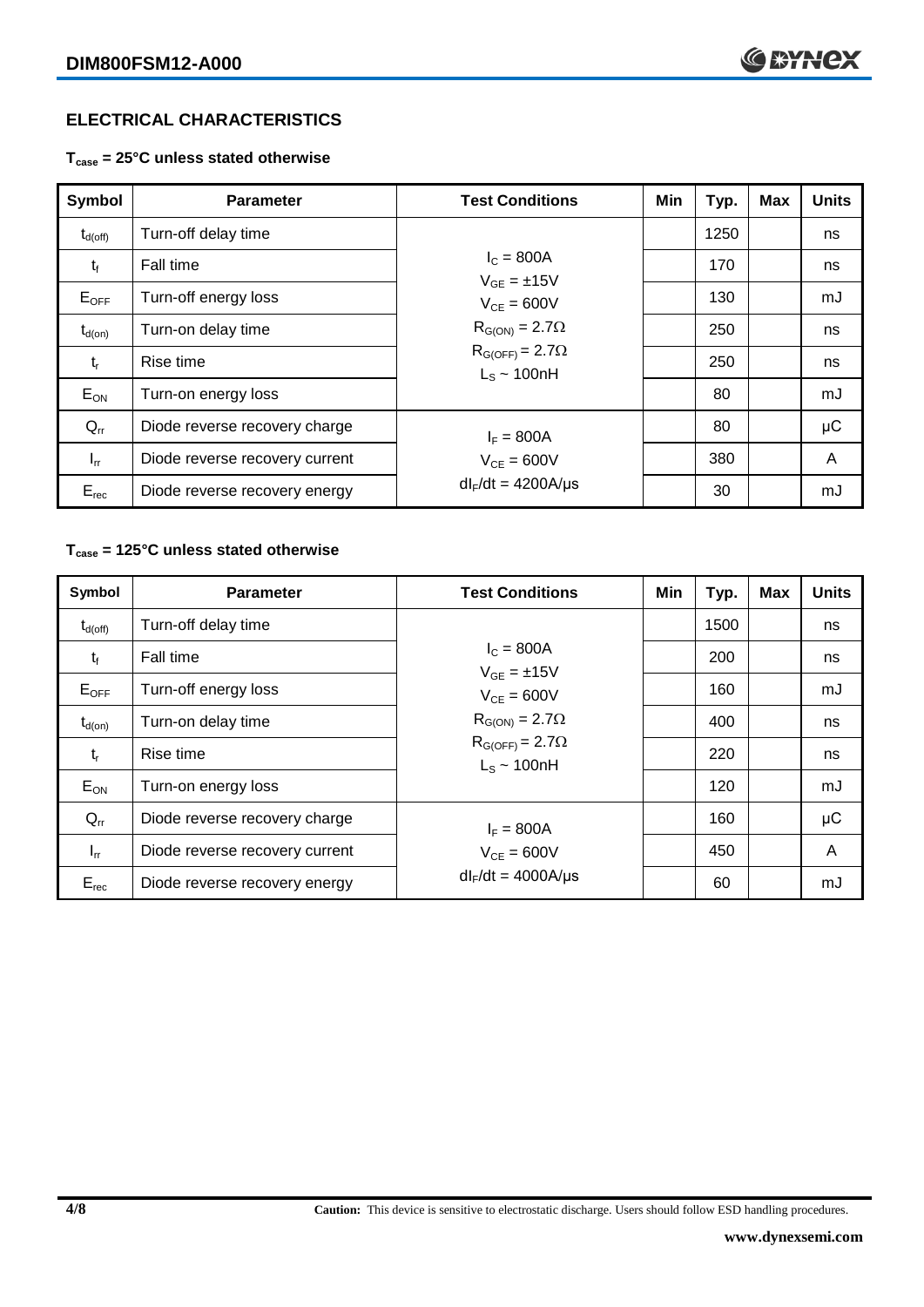



**Caution:** This device is sensitive to electrostatic discharge. Users should follow ESD handling procedures **5/8**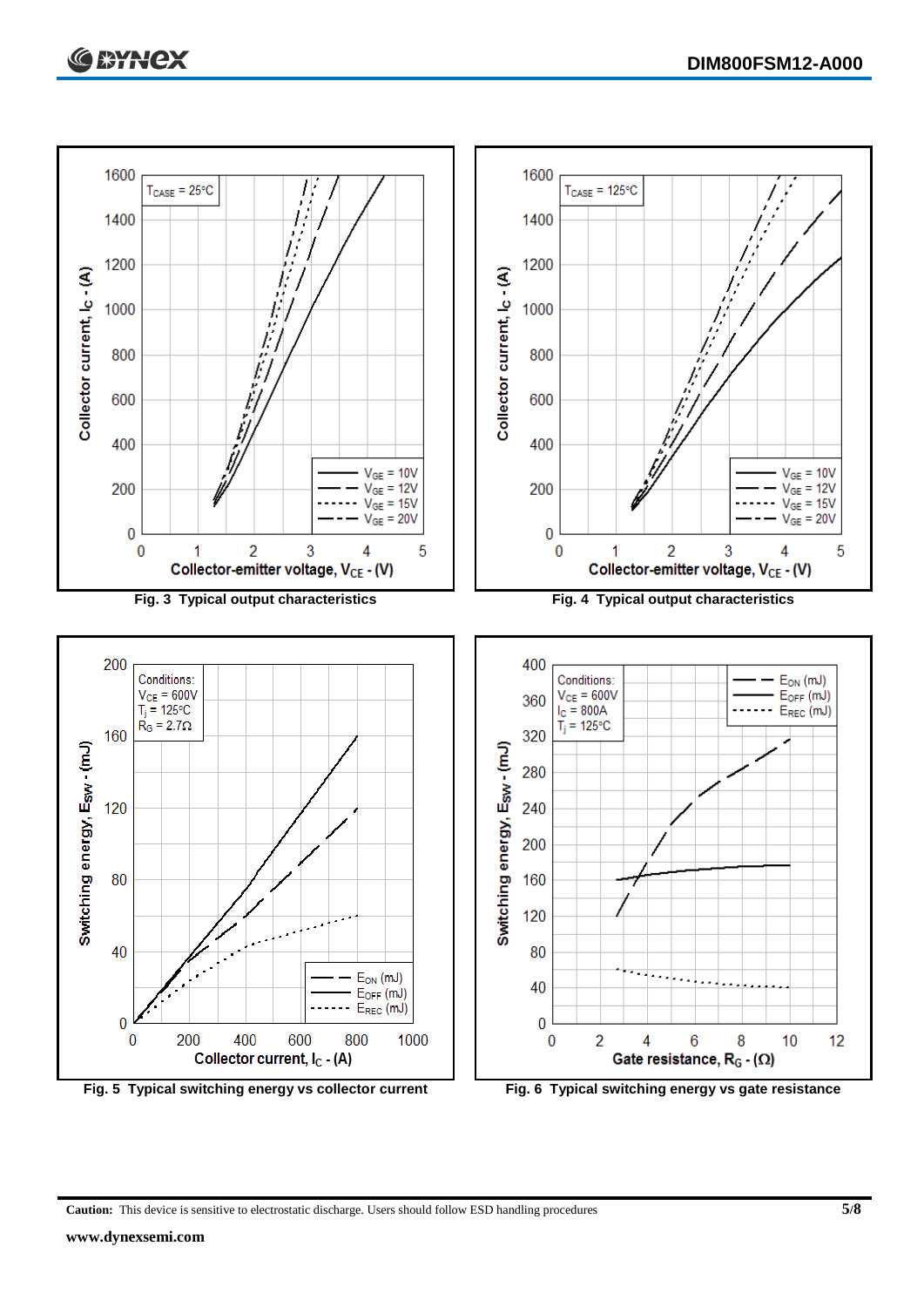

**Fig. 9 Diode reverse bias safe operating area Fig. 10 Transient thermal impedance**

**6/8 Caution:** This device is sensitive to electrostatic discharge. Users should follow ESD handling procedures.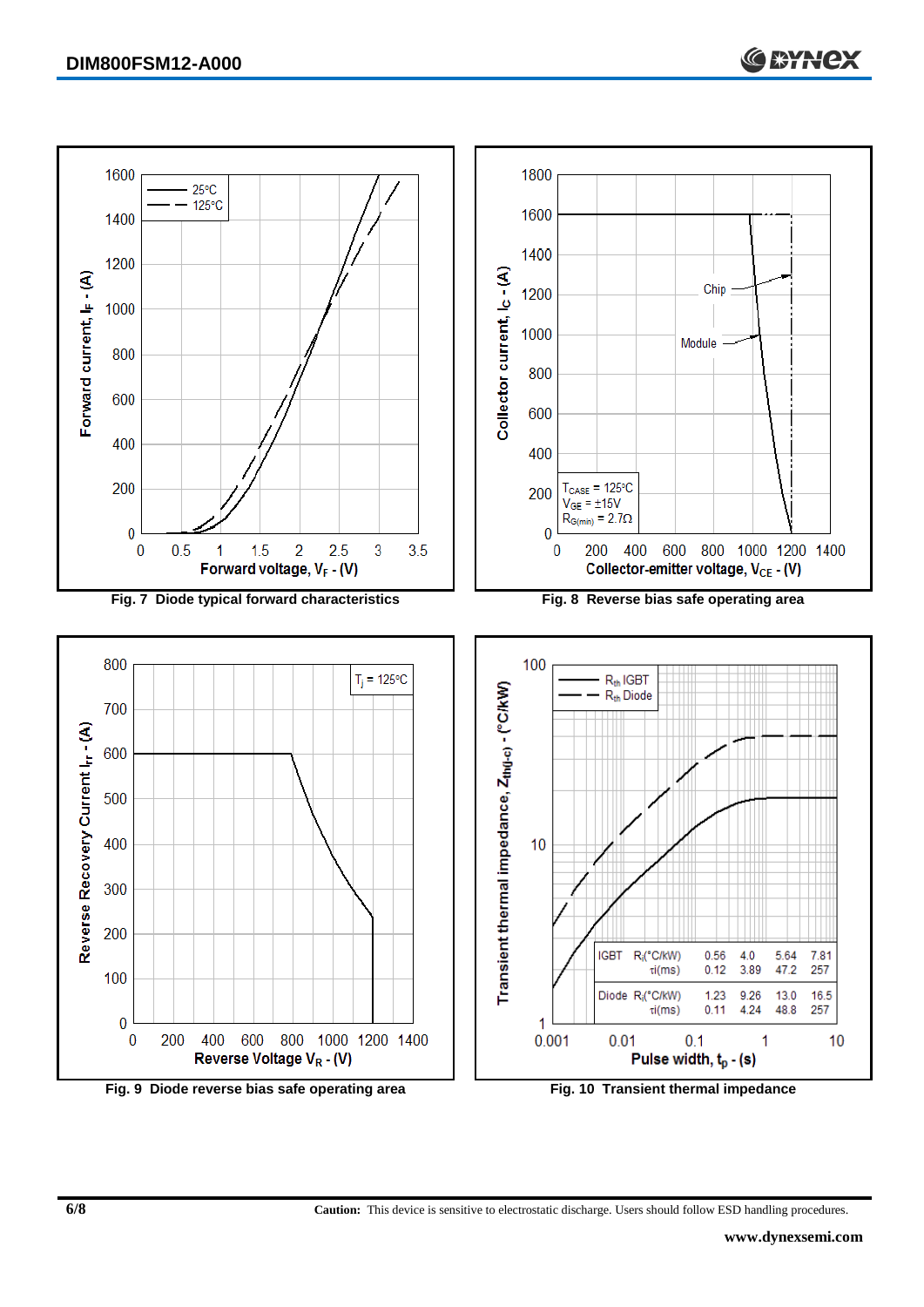



#### **PACKAGE DETAILS**

For further package information, please visit our website or contact Customer Services. All dimensions in mm, unless stated otherwise. **DO NOT SCALE.**



**Caution:** This device is sensitive to electrostatic discharge. Users should follow ESD handling procedures **7/8**